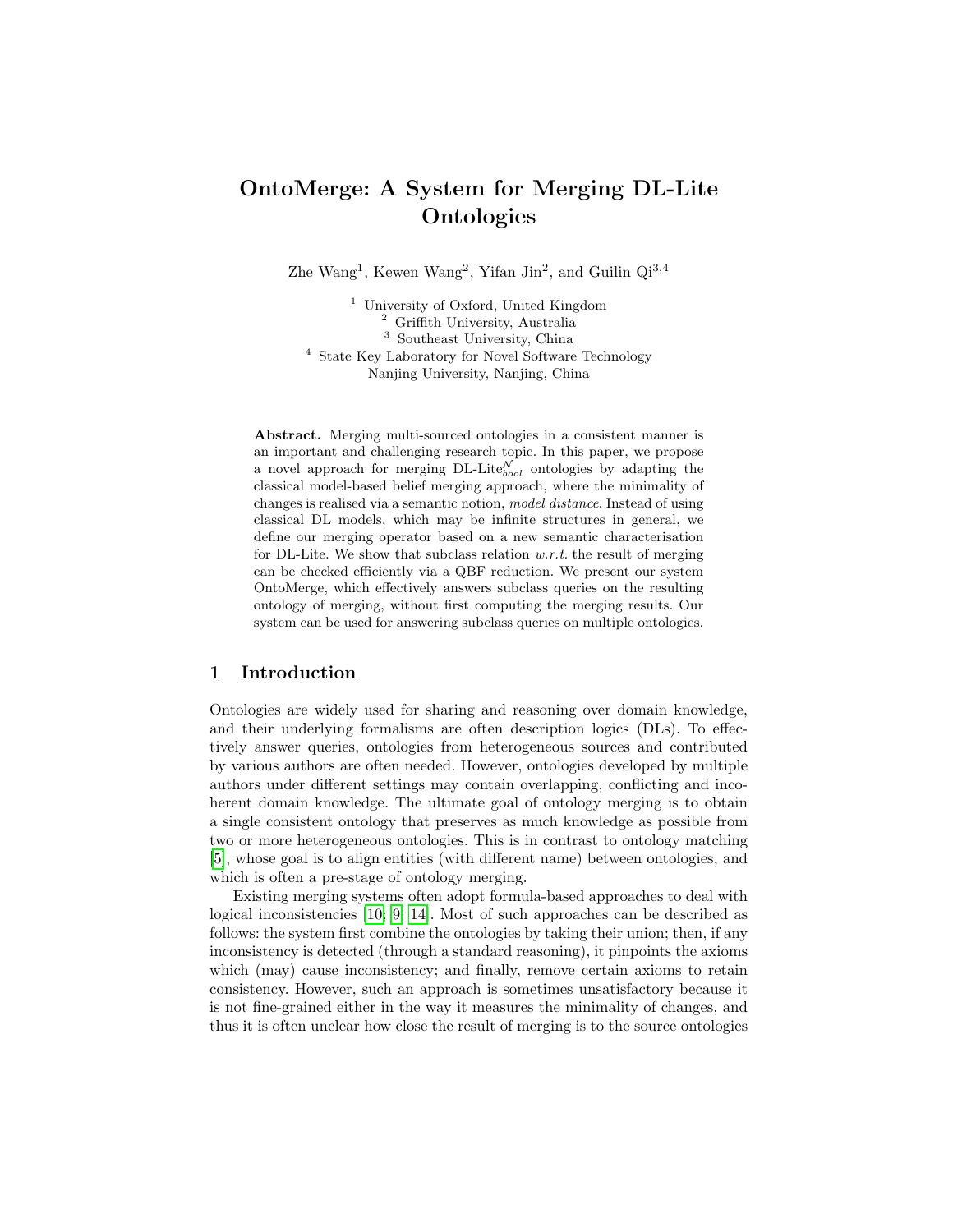semantically; or in the way it resolve inconsistency. In [\[12\]](#page-11-4), an attempt is made to provide some semantic justification for the minimality of changes, however, the result of merging is still syntax-dependant and is often a set of ontologies.

On the other hand, model-based merging operators have been intensively studied in propositional logic, which are syntax-independent and usually satisfy more rationality postulates than formula-based ones. However, a major challenge in adapting model-based merging techniques to DLs is that DL models are generally infinite structures and the number of models of a DL ontology is infinite. Several notions of model distance are defined on classical DL models for ontology revision [\[13\]](#page-11-5). Mathematically, it is possible to define a distance o classical DL models. Such a distance is computationally limited as it is unclear how to develop an algorithm for the resulting merging operator. A desirable solution is to define ontology merging operators based on a suitable finite semantic characterisation instead of classical DL models.

In this paper, we focus on merging ontologies expressed as DL-Lite TBoxes, which can be also accompanied with the ontology-based data access (OBDA) framework for data integration [\[2\]](#page-11-6). We propose a novel approach for merging ontologies by adapting a classical model-based belief merging approach, where the minimality of changes is realised via a semantic notion, model distance. Instead of using classical DL models, which may be infinite structures in general, we define our merging operator based on the notion of types. We show that subclass relation  $w.r.t.$  the result of merging can be checked efficiently via a QBF reduction, which allows us to make use of the off-the-shelf QBF solvers [\[8\]](#page-11-7). We present our system OntoMerge, which effectively answers subclass queries on merging results, without first computing the merging results. Our system can be used to answer subclass queries on multiple ontologies.

# 2 A New Semantic Characterisation

In our approach, it is sufficient to consider a finite yet large enough signature. A signature S is a union of four disjoint finite sets  $S_C$ ,  $S_R$ ,  $S_I$  and  $S_N$ , where  $\mathcal{S}_C$  is the set of atomic concepts,  $\mathcal{S}_R$  is the set of atomic roles,  $\mathcal{S}_I$  is the set of individual names and  $S_N$  is the set of natural numbers in S. We assume 1 is always in  $S_N$ .

Formally, given a signature  $\mathcal{S}$ , a DL-Lite $_{bool}^{\mathcal{N}}$  language has the following syntax [\[1\]](#page-11-8):

$$
R \leftarrow P \mid P^{-}
$$
  
\n
$$
B \leftarrow \top | A | \ge n R
$$
  
\n
$$
S \leftarrow P \mid \neg P
$$
  
\n
$$
C \leftarrow B | \neg C | C_1 \sqcap C_2
$$

where  $n \in S_N$ ,  $A \in S_C$  and  $P \in S_R$ . B is called a *basic concept* and C is called a general concept.  $\mathcal{B}_{\mathcal{S}}$  denotes the set of basic concepts on S. We write  $\perp$  for  $\neg$ T,  $\exists R$  for  $\geq 1$  R, and  $C_1 \sqcup C_2$  for  $\neg(\neg C_1 \sqcap \neg C_2)$ . Let  $R^+ = P$ , where  $P \in \mathcal{S}_R$ , whenever  $R = P$  or  $R = P^{-}$ . A TBox  $\mathcal T$  is a finite set of concept axioms of the form  $C_1 \sqsubseteq C_2$ , where  $C_1$  and  $C_2$  are general concepts. An ABox A is a finite set of membership assertions of the form  $C(a)$  or  $S(a, b)$ , where a, b are individual names. In this paper, an ontology is represented as a DL TBox.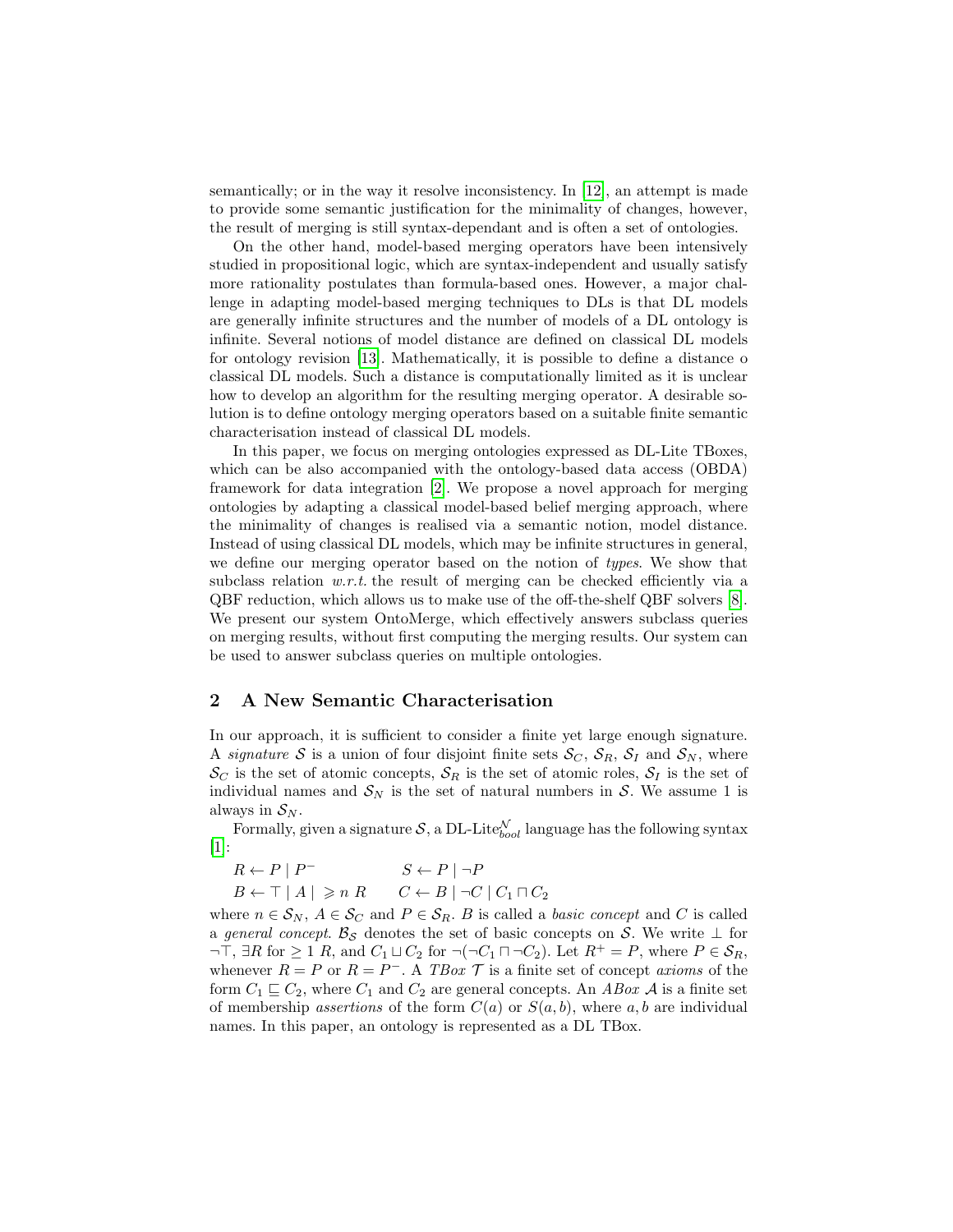The classical DL semantics are given by models. A TBox  $\mathcal T$  is consistent with an ABox A if  $\mathcal{T} \cup \mathcal{A}$  has at least one model. A concept or role is *satisfiable* in  $\mathcal T$  if it has a non-empty interpretation in some model of  $\mathcal T$ . A TBox  $\mathcal T$  is *coherent* if all atomic concepts and atomic roles in  $\mathcal T$  are satisfiable. Note that a coherent TBox must be consistent. TBox  $\mathcal{T}$  entails an axiom  $C \subseteq D$ , written  $\mathcal{T} \models C \sqsubseteq D$ , if all models of  $\mathcal{T}$  satisfy  $C \sqsubseteq D$ . Two TBoxes  $\mathcal{T}_1, \mathcal{T}_2$  are equivalent, written  $\mathcal{T}_1 \equiv \mathcal{T}_2$ , if they have the same models.

Now, we introduce a semantic characterisation for DL-Lite TBoxes in terms of types. A type  $\tau \subseteq \mathcal{B}_{\mathcal{S}}$  is a set of basic concepts over  $\mathcal{S}$ , such that  $\tau \in \tau$ , and  $\geqslant n$  R  $\in \tau$  implies  $\geqslant m$  R  $\in \tau$  for each pair  $m, n \in S_N$  with  $m < n$  and each (inverse) role  $R \in S_R \cup \{P^- | P \in S_R\}$ . Type  $\tau$  satisfies basic concept B if  $B \in \tau$ ,  $\neg C$  if  $\tau$  does not satisfy C, and  $C_1 \sqcap C_2$  if  $\tau$  satisfies both  $C_1$  and  $C_2$ . Given a TBox T, type  $\tau$  satisfies T if  $\tau$  satisfies concept  $\neg C_1 \sqcup C_2$  for each axiom  $C_1 \sqsubseteq C_2$  in  $\mathcal{T}$ .

For a TBox  $\mathcal{T}$ , define  $TM(\mathcal{T})$  to be the maximal set of types satisfying the following conditions: (1) all the types in  $TM(\mathcal{T})$  satisfy  $\mathcal{T}$ ; (2) for each type  $\tau \in \text{TM}(\mathcal{T})$  and each  $\exists R$  in  $\tau$ , there exists a type  $\tau' \in \text{TM}(\mathcal{T})$  (possibly  $\tau' = \tau$ ) containing  $\exists R^-$ . A type  $\tau$  is called a *type model* (T-model) of  $\mathcal T$  if  $\tau \in TM(\mathcal{T})$ . Note that  $TM(\mathcal{T})$  is uniquely defined for each TBox  $\mathcal{T}$ . Note that for a coherent TBox  $\mathcal{T}$ , TM( $\mathcal{T}$ ) is exactly the set of all types satisfying  $\mathcal{T}$ . Let  $TM(\Pi) = TM(\mathcal{T}_1) \times \cdots \times TM(\mathcal{T}_n)$  for  $\Pi = \langle \mathcal{T}_1, \ldots, \mathcal{T}_n \rangle$ .

<span id="page-2-1"></span>**Proposition 1.** Given a TBox  $\mathcal{T}$ , we have the following results:

- $-$  T is consistent iff TM(T)  $\neq \emptyset$ .
- For a general concept C, C is satisfiable wrt  $\mathcal T$  iff there exists a T-model in  $TM(\mathcal{T})$  satisfying C.
- For two general concepts  $C, D, \mathcal{T} \models C \sqsubseteq D$  iff either  $TM(\mathcal{T}) = \emptyset$  or all T-models in  $TM(\mathcal{T})$  satisfy  $C \sqsubseteq D$ .
- $-\mathcal{T} \equiv \mathcal{T}'$  iff  $TM(\mathcal{T}) = TM(\mathcal{T}')$ , for any TBox  $\mathcal{T}'$ .

Given a type  $\tau$ , an individual a and an ABox A, we say  $\tau$  is a type of a w.r.t. A if there is a model I of A such that  $\tau = \{B \mid a^{\mathcal{I}} \in B^{\mathcal{I}}, B \in \mathcal{B}_{\mathcal{S}}\}$ . For example, given  $A = \{A(a), \neg B(b), C(c)\}\$ , type  $\tau = \{A, B\}$  is a type of a, but not a type of either b or c in  $A$ . For convenience, we will say a type of a when the ABox A is clear from the context. Let  $TM_a(\mathcal{A})$  be the set of all the types of a in A if a occurs in A; and otherwise,  $TM_a(\mathcal{A})$  be the set of all the types. A set M of T-models *satisfies* an ABox A if there is a type of a in M, *i.e.*,  $M \cap TM_a(\mathcal{A}) \neq \emptyset$ , for each individual a in A.

<span id="page-2-0"></span>**Proposition 2.** Given a TBox  $\mathcal{T}$  and an ABox  $\mathcal{A}$ ,  $\mathcal{T} \cup \mathcal{A}$  is consistent iff  $TM(\mathcal{T}) \cap TM_a(\mathcal{A}) \neq \emptyset$  for each a in A.

# 3 Merging Operator

In this section, we introduce an approach to merging DL-Lite ontologies to obtain a coherent unified ontology.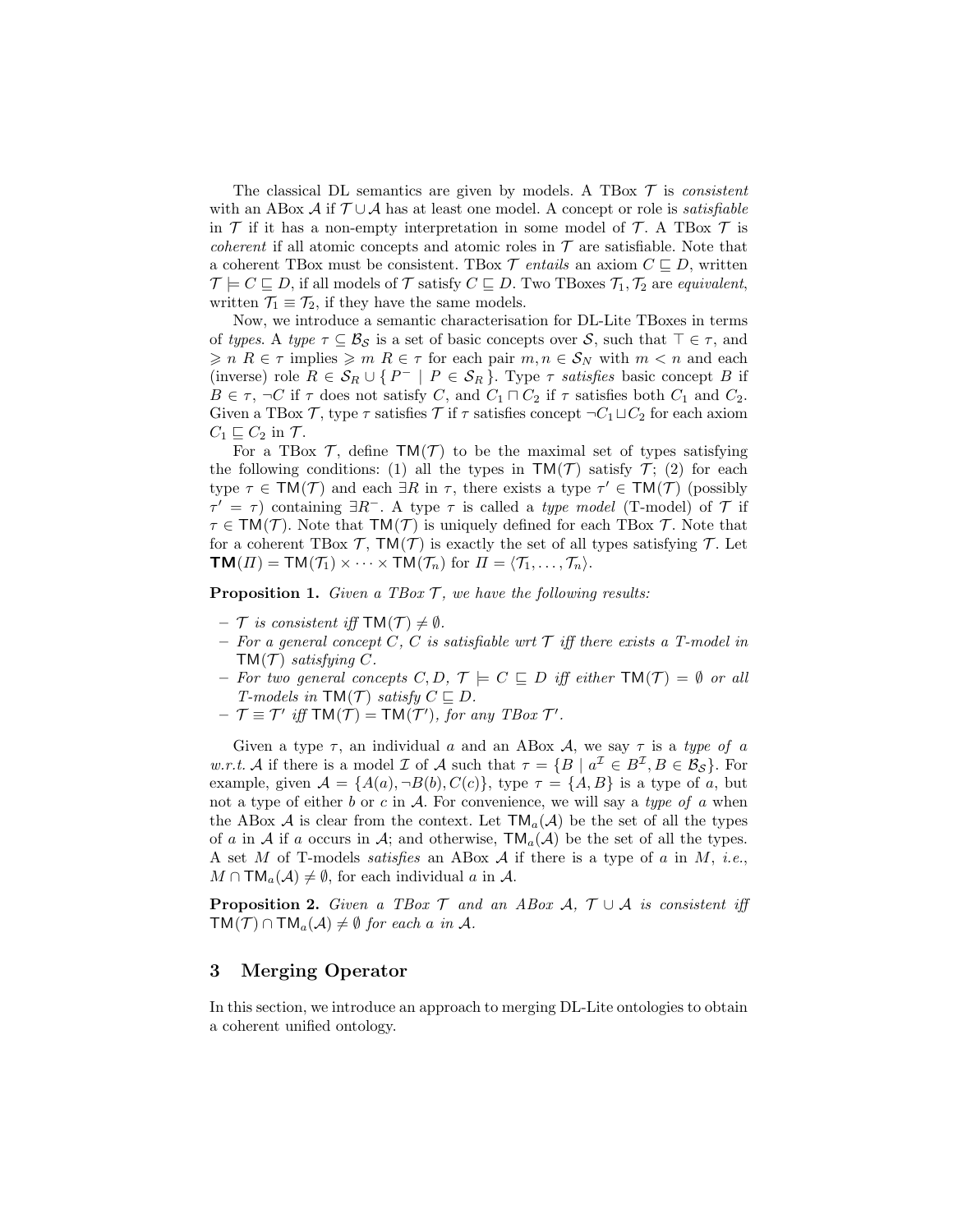An ontology *profile* is of the form  $\Pi = \langle \mathcal{T}_1, \ldots, \mathcal{T}_n \rangle$ , where  $\mathcal{T}_i$  is the ontology from the source n.o.  $i$   $(1 \leq i \leq n)$ . There are two standard definitions of integrity constraints  $(ICs)$  in the classical belief change literature  $|3|$ , the consistencyand entailment-based definitions. We also allow two types of ICs for merging, namely the *consistency constraint* (CC), expressed as a set  $A_c$  of data, and the entailment constraint (EC), expressed as a TBox  $\mathcal{T}_e$ . We assume the IC is selfconsistent, that is,  $\mathcal{T}_e \cup \mathcal{A}_c$  is always consistent. For an ontology profile  $\Pi$ , a CC  $\mathcal{A}_c$  and a EC  $\mathcal{T}_e$ , an ontology *merging* operator is a mapping  $(\Pi, \mathcal{T}_e, \mathcal{A}_c) \mapsto$  $\nabla(\Pi, \mathcal{T}_e, \mathcal{A}_c)$ , where  $\nabla(\Pi, \mathcal{T}_e, \mathcal{A}_c)$  is a TBox, s.t.  $\nabla(\Pi, \mathcal{T}_e, \mathcal{A}_c) \cup \mathcal{A}_c$  is consistent, and  $\nabla(\Pi, \mathcal{T}_e, \mathcal{A}_c) \models \mathcal{T}_e$ .

In classical model-based merging approaches, merging operators are often defined by certain notions of *model distances* [\[11;](#page-11-10) [6\]](#page-11-11). We use  $S\triangle S'$  to denote the symmetric difference between two sets S and S', i.e.,  $S \triangle S' = (S \setminus S') \cup (S' \setminus S)$ . Given a set S and a tuple  $S = \langle S_1, \ldots, S_n \rangle$  of sets, the *distance* between S and **S** is defined to be a tuple  $d(S, S) = \langle S \triangle S_1, \ldots, S \triangle S_n \rangle$ . For two n-element distances **d** and **d'**, **d**  $\leq$  **d'** if  $d_i \subseteq d'_i$  for each  $1 \leq i \leq n$ , where  $d_i$  is the *i*-th element in d. Given two sets S and S', define  $\sigma(S, S') = S$  if S' is empty, and otherwise,  $\sigma(S, S') = \{ e_0 \in S \mid \exists e'_0 \in S' \text{ s.t. } \forall e \in S, \forall e' \in S', d(e, e') \nless d(e_0, e'_0) \}.$  In [\[6\]](#page-11-11), given a collection  $\Psi = {\varphi_1, \ldots, \varphi_n}$  of propositional formulas, and some ECs expressed as a propositional theory  $\mu$ , the result of merging  $\varphi_1, \ldots, \varphi_n$  w.r.t.  $\mu$ is the theory whose models are exactly  $\sigma(\text{mod}(\mu), \text{mod}(\Psi))$ , *i.e.*, those models satisfying  $\mu$  and having minimal distance to  $\Psi$ .

Inspired by classical model-based merging, we introduce a merging operator in terms of T-models. For an ontology profile  $\Pi$  and an EC  $\mathcal{T}_{e}$ , we could define the T-models of the merging to be a subset of  $TM(\mathcal{T}_e)$  (so that  $\mathcal{T}_e$  is entailed) consisting of those T-models which have minimal distance to  $\Pi$ , *i.e.*,  $\sigma(TM(\mathcal{T}_e), \textbf{TM}(\Pi))$ . However, this straightforward adoption does not take the CC into consideration, and the merging result obtained in this way may not be coherent. For example, let  $\mathcal{T}_1 = \{A \sqsubseteq \neg B\}$ ,  $\mathcal{T}_2 = \{\top \sqsubseteq B\}$ ,  $\mathcal{T}_e = \emptyset$ , and  $\mathcal{A}_c = \{A(a), B(a)\}.$  Then,  $\sigma(TM(\mathcal{T}_e), TM(\langle \mathcal{T}_1, \mathcal{T}_2 \rangle))$  consists of only one type  ${B}$ . Clearly, the corresponding TBox  ${A \sqsubseteq \bot, \top \sqsubseteq B}$  does not satisfy the CC, and it is not coherent.

Note that in the above example, once the merging result satisfies the CC, then it is also coherent, because both concepts  $A$  and  $B$  are satisfiable. In general, it is also the case that coherency can be achieved by applying certain CC to merging. We introduce an auxiliary ABox  $A^{\dagger}$  in addition to the initial CC  $A_c$ , in which each concept and each role is explicitly asserted with a member. That is,  $\mathcal{A}^{\dagger} = \{A(a) \mid A \in \mathcal{S}_C, a \in \mathcal{S}_I \text{ is a fresh individual for } A\} \cup \{P(b, c) \mid P \in \mathcal{S}_I\}$  $S_R, b, c \in S_I$  are fresh individuals for P}. As assumed,  $S_I$  is large enough for us to take these auxiliary individuals. From the definition of CCs, the merged TBox  $\mathcal T$  must be consistent with all the assertions in  $\mathcal A^{\dagger}$ , which assures all the concepts and roles in  $\mathcal T$  to be satisfiable. Based on this observation, we have the following lemma.

# **Lemma 1.** T is coherent iff  $T \cup A^{\dagger}$  is consistent for any TBox T.

To ensure the coherence of merging, we only need to include  $A^{\dagger}$  into the CC.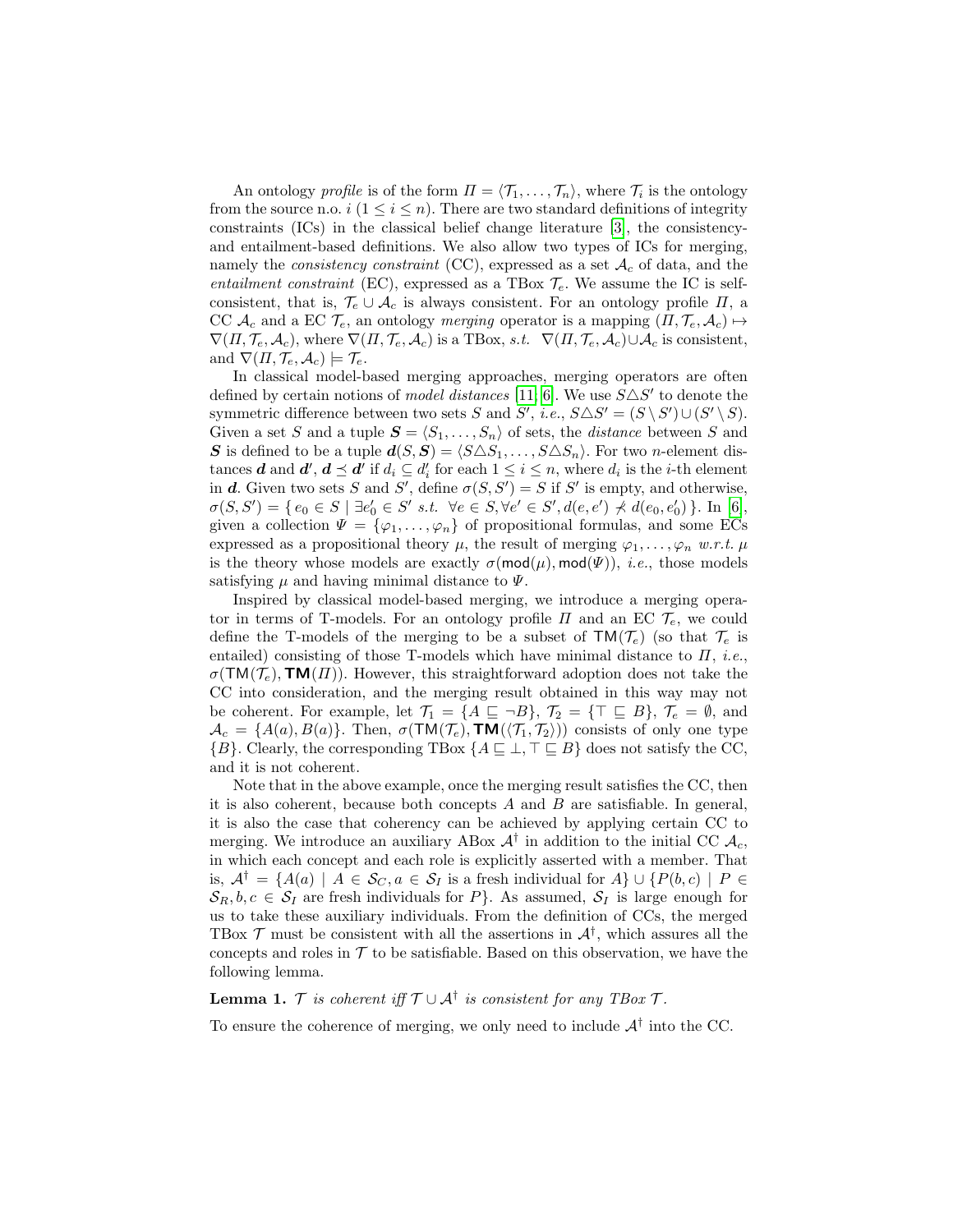For the merging to be consistent with the CC  $A_c$ , from Proposition [2,](#page-2-0) the T-model set M of the merging needs to satisfy  $A_c$ . That is, M needs to contain a type of a for each individual a in  $\mathcal{A}_c$ . However,  $\sigma(TM(\mathcal{T}_e), \text{TM}(\Pi))$  does not necessarily satisfy this condition, as can be seen from the above example:  $\mathsf{TM}_a(\mathcal{A}_c)$ consists of a single type  $\{A, B\}$  and  $\sigma(TM(\mathcal{T}_e), TM(\Pi)) \cap TM_a(\mathcal{A}_c) = \emptyset$ . Intuitively, for the merging to satisfy the CC, type  $\{A, B\}$  need to be added to the T-models of merging. In general, the T-models of merging can be obtained by extending (if necessary) the set  $\sigma(TM(\mathcal{T}_e),\text{TM}(\Pi))$  with at least one type of a w.r.t.  $\mathcal{A}_c$  for each individual a in  $\mathcal{A}_c$ , and if there are multiple such types, choose those with minimal distances.

Based on the above intuitions, the definition of TBox merging is presented as follows.

**Definition 1.** Let  $\Pi$  be an ontology profile,  $\mathcal{T}_e$  be a TBox, and  $\mathcal{A}_c$  be an ABox. Denote  $\mathcal{A}^* = \mathcal{A}_c \cup \mathcal{A}^{\dagger}$ . The result of merging  $\Pi$  w.r.t. the EC  $\mathcal{T}_e$  and the CC  $\mathcal{A}_c$ , denoted  $\nabla(\Pi, \mathcal{T}_e, \mathcal{A}_c)$ , is defined as follows

$$
TM(\nabla(\Pi, \mathcal{T}_e, \mathcal{A}_c)) = \sigma(TM(\mathcal{T}_e), TM(\Pi)) \cup
$$
  

$$
\bigcup_{a \text{ occurs in } \mathcal{A}^*} \sigma(TM(\mathcal{T}_e) \cap TM_a(\mathcal{A}^*), TM(\Pi)).
$$

From the definition, the T-models of the merging are constituted with two parts. The first part consists of those T-models of  $\mathcal{T}_e$  (for the satisfaction of the EC) with minimal distances to  $\Pi$ . The second part consists of types of  $a$ , for each individual  $a$  in  $\mathcal{A}^*$ , which are added to the first part for the satisfaction of the CC. These types are also required to be T-models of  $\mathcal{T}_e$  and have minimal distances to Π. It is clear from Proposition [1](#page-2-1) that the result of merging is unique up to TBox equivalence.

# 4 QBF Reduction

In this section, we consider a standard reasoning problem for ontology merging, namely the subclass queries: whether or not the result of merging entails a subclass relation  $C \subseteq D$ . We present a QBF reduction for this problem, which allows us to make use of the off-the-shelf QBF solvers [\[8\]](#page-11-7). We assume that every TBox in the ontology profile is coherent, and in this case, the T-models of a TBox  $\mathcal T$  are exactly those satisfying  $\mathcal T$ .

We achieve the reduction in three steps. Firstly, we introduce a novel propositional transformation for DL-Lite TBoxes. The transformation is inspired by  $|1|$ , which contains a transformation from a DL-Lite TBox into a theory in the one variable fragment of first order logic. Considering T-models instead of classical DL models allows us to obtain a simpler transformation to propositional logic than theirs to first order logic.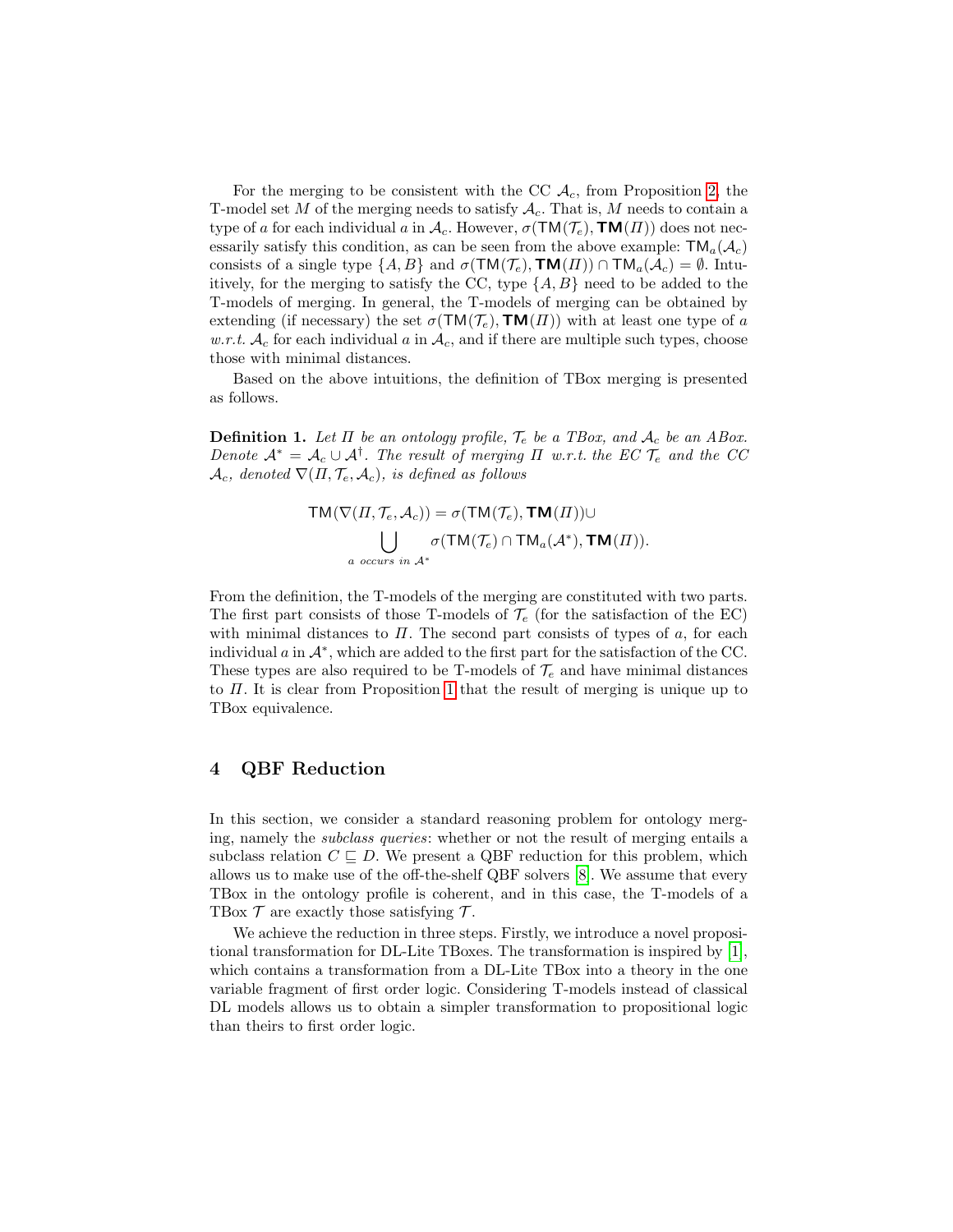Function  $\phi(\cdot)$  maps a basic concept to a propositional variable, and a general concept (resp., a TBox axiom) to a propositional formula.

$$
\phi(\bot) = \bot, \quad \phi(A) = p_A, \quad \phi(\geq n \ R) = p_{nR},
$$
  

$$
\phi(\neg C) = \neg \phi(C), \qquad \phi(C_1 \sqcap C_2) = \phi(C_1) \land \phi(C_2),
$$
  

$$
\phi(C_1 \sqsubseteq C_2) = \phi(C_1) \to \phi(C_2).
$$

Here,  $p_A$  and  $p_{nR}$  are propositional variables. We use  $V_S$  to denote the set of propositional variables corresponding to the basic concepts over  $S$ , and we omit the subscript S in what follows for simplicity. We can see that  $\phi(\cdot)$  is a bijective mapping between the set of DL-Lite $_{bool}^{\mathcal{N}}$  general concepts and the set of propositional formulas only referring to symbols in  $V_{\mathcal{S}}$  and boolean operators  $\neg$ ,  $\wedge$  and  $\rightarrow$ .

Naturally, given the mapping  $\phi(\cdot)$ , an arbitrary propositional model may not correspond to a type. We define a formula  $\eta$  whose models are exactly the set of types. Let

$$
\eta = \bigwedge_{R^+ \in \mathcal{S}_R} \bigwedge_{\substack{m,n \in \mathcal{S}_N \text{ with } m < n \\ \text{and } m < k < n \text{ for no } k \in \mathcal{S}_N}} p_{nR} \to p_{mR}.
$$

Then,  $\text{mod}(\eta) = \{ \phi(\tau) \mid \tau \text{ is a type} \}$  where  $\phi(S)$  stands for for  $\{ \phi(B_1) \mid B \in S \}$ for a set S of basic concepts.

Given a coherent DL-Lite TBox  $\mathcal{T}$ , let  $\phi(\mathcal{T}) = \bigwedge_{\alpha \in \mathcal{T}} \phi(\alpha) \wedge \eta$ . The models of  $\phi(\mathcal{T})$  correspond to the T-models of T. For a DL-Lite ABox A and an individual name  $a$  in  $\mathcal{A}$ , let

$$
\phi_a(\mathcal{A}) = \bigwedge_{C(a) \in \mathcal{A}} \phi(C) \land \bigwedge_{P \in \mathcal{S}_R} (p_{uP} \land p_{vP^-})
$$

where u and v are respectively, the maximal number in  $\mathcal{S}_N$  s.t.  $u \leq |\{b_i \mid P(a, b_i) \in$  $\mathcal{A}$ } and  $v \leq |\{b_i \mid P(b_i, a) \in \mathcal{A}\}|$ . Note that we are not transforming an ABox into a propositional theory, but using the encodings  $\phi_a(\mathcal{A})$  as constraints over the models.

It is worth noting that the sizes of  $\phi(\mathcal{T})$  and  $\phi(a, \mathcal{A})$  are both polynomial in the size of  $\mathcal{T} \cup \mathcal{A}$ . The intuition behind  $\phi(\mathcal{T})$  and  $\phi(a, \mathcal{A})$  can be shown by the following lemma.

**Lemma 2.** Given a coherent TBox  $\mathcal T$  and an ABox  $\mathcal A$ , then,

- 1.  $\text{mod}(\phi(\mathcal{T})) = \{\phi(\tau) \mid \tau \in \text{TM}(\mathcal{T})\};$
- 2. mod $(\phi_a(\mathcal{A}) \wedge \eta) = {\phi(\tau) | \tau \in TM_a(\mathcal{A})}.$

This transformation essentially allows us to build a connection between our merging operator and propositional belief merging.

Secondly, as we have a transformation from T-models to propositional models, we can encode (minimal) distances between them using QBFs, by extending the encoding in [\[4\]](#page-11-12), which was introduced for a different purpose. In particular, we need to encode the distances between the models of  $\phi$  and the models of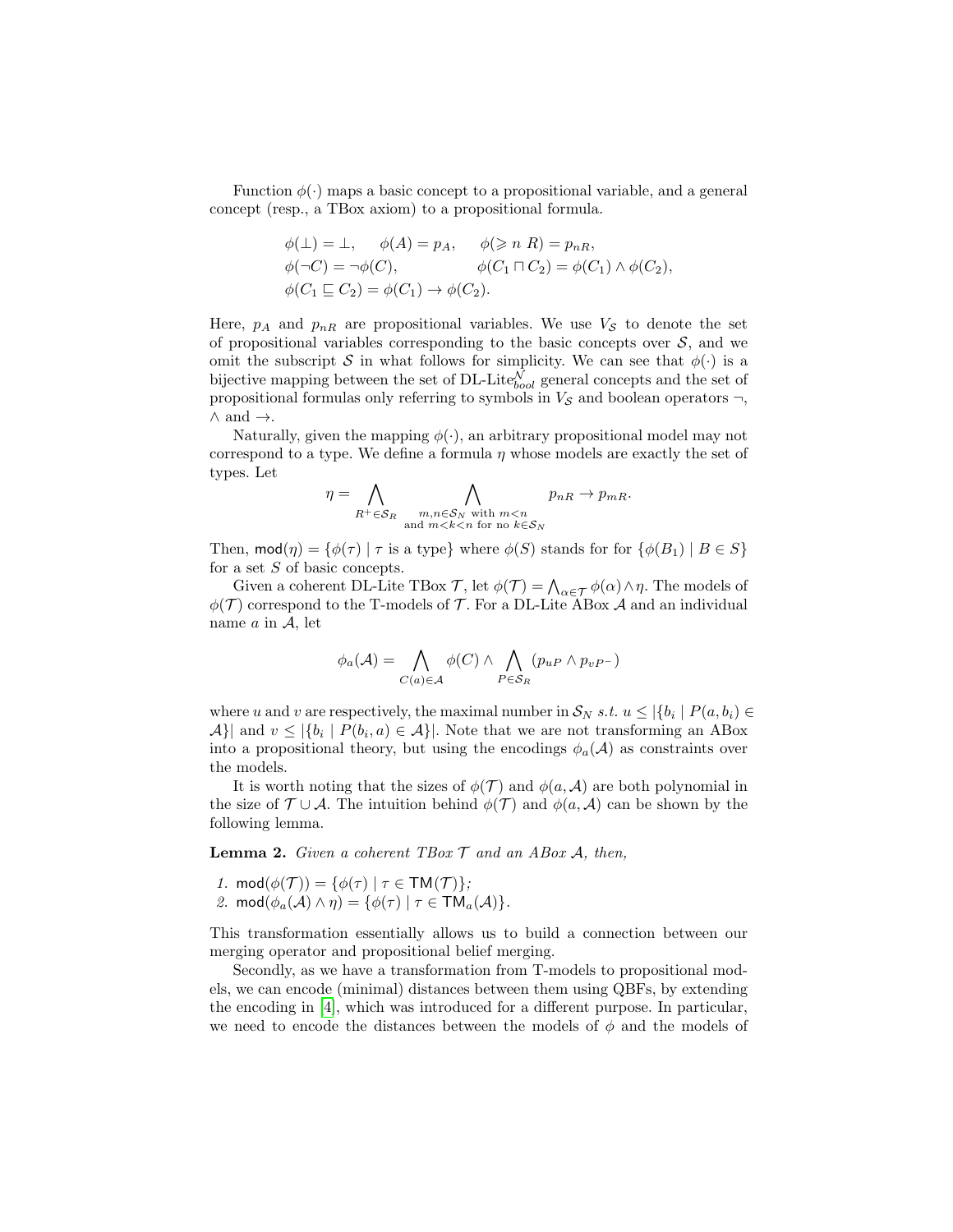$\varphi_1, \ldots, \varphi_n$   $(n \geq 1)$ , where  $\phi$  and  $\varphi_i$ 's are propositional formulas in signature V. We make *n*-fresh copies of V to, informally, encode the models of  $\varphi_1, \ldots, \varphi_n$ , respectively; let  $V^i = \{p^i \mid p \in V\}$  for  $1 \leq i \leq n$  where each  $p^i$  is a fresh variable for p, and  $V^N = \bigcup_{1 \leq i \leq n} V^i$ . For a propositional formula  $\varphi$  and  $1 \leq i \leq n$ ,  $\varphi^i$ denotes the formula obtained from  $\varphi$  by replacing each occurrence of p with  $p^i$ . We also need another *n*-fresh copies of V,  $V_d^i = \{p_d^i \mid p \in V\}$  to represent the distances. An assignment to  $V_d^i$  is expected to capture the difference between a model of  $\phi$  and a model of  $\varphi_i$ , and in particular,  $p_d^i$  is assigned true if the truth values of p and  $p^i$  are different. Let  $V_d^N = \bigcup_{1 \leq i \leq n} V_d^i$ . Define

$$
F(\phi, \langle \varphi_1, \ldots, \varphi_n \rangle) = \phi \wedge \bigwedge_{1 \leq i \leq n} \left( \varphi_i^i \wedge \bigwedge_{p \in V} \left( (p \leftrightarrow \neg p^i) \to p_d^i \right) \right).
$$

A model M of  $F(\phi, \langle \varphi_1, \ldots, \varphi_n \rangle)$  consists of the assignments to three sets of variables V,  $V^N$  and  $V_d^N$ . For a set  $S \subseteq V \cup V^N \cup V_d^N$ ,  $m(S)$  is the set obtained from S by eliminating the super- and subscripts. Then,  $M \cap V$  is a model of  $\phi$ , and  $m(M \cap V^i)$  is a model of  $\varphi_i$ . From  $(p \leftrightarrow \neg p^i) \rightarrow p_d^i$ ,  $m(M \cap V_d^i)$  subsumes the symmetric difference between the former two models. We use  $\rightarrow$  instead of  $\leftrightarrow$ here, as we will further constraint the assignments of  $V_d^N$  to minimal distances.

Furthermore, define a QBF

$$
D(\phi, \langle \varphi_1, \ldots, \varphi_n \rangle) = (\exists V \exists V^N F(\phi, \langle \varphi_1, \ldots, \varphi_n \rangle)) \land \bigwedge_{\substack{p \in V \\ 1 \leq i \leq n}} \left( p_d^i \to \neg \exists V \exists V^N \big( F(\phi, \langle \varphi_1, \ldots, \varphi_n \rangle) \land (p \leftrightarrow p^i) \big) \right),
$$

where  $\exists V$  with  $V = \{p_1, \ldots, p_k\}$  is an abbreviation for  $\exists p_1 \ldots \exists p_k$ . A model  $M_d$ of  $D(\phi, \langle \varphi_1, \ldots, \varphi_n \rangle)$  is an assignment to  $V_d^N$  representing a minimal distance between the models of  $\phi$  and the model tuples of  $\langle \varphi_1, \ldots, \varphi_n \rangle$ . The first conjunct of  $D(\phi, \langle \varphi_1, \ldots, \varphi_n \rangle)$  says that there is a model of  $\phi$  and a model tuple of  $\langle \varphi_1, \ldots, \varphi_n \rangle$  such that the distance between them is subsumed by  $m(M_d)$ . The second conjunct checks that  $m(M_d)$  is minimal, *i.e.*, there is no distance properly subsumed by  $m(M_d)$ .

**Lemma 3.** Given propositional formulas  $\phi$  and  $\varphi_1, \ldots, \varphi_n$ , let  $MD(\phi, \langle \varphi_1, \ldots, \varphi_n \rangle)$ be the set of minimal distances (w.r.t.  $\preceq$ ) between  $\phi$  and  $\langle \varphi_1, \ldots, \varphi_n \rangle$  (of the form  $\langle M \triangle M_1, \ldots, M \triangle M_n \rangle$  with  $M \in \text{mod}(\phi)$  and  $M_i \in \text{mod}(\varphi_i)$ ). Then,

$$
\text{mod}(D(\phi, \langle \varphi_1, \dots, \varphi_n \rangle)) = \{ M_d \subseteq V_d^N \mid \exists d \in MD(\phi, \langle \varphi_1, \dots, \varphi_n \rangle) \text{ s.t. } \\ m(M_d \cap V_d^i) = d_i \text{ for each } 1 \leq i \leq n \}.
$$

Finally, with the encoding of minimal distances, we can encode the T-models of the merging and we are ready to encode the entailment relation. Given an ontology profile  $\Pi = \langle \mathcal{T}_1, \ldots, \mathcal{T}_n \rangle$  and a TBox  $\mathcal{T}_e$ , all the types in  $\sigma(TM(\mathcal{T}_e), TM(\Pi))$ satisfy TBox axiom  $\alpha$  if and only if QBF  $\neg \exists V_d^N E(\Pi, \mathcal{T}_e, \alpha)$  evaluates to true,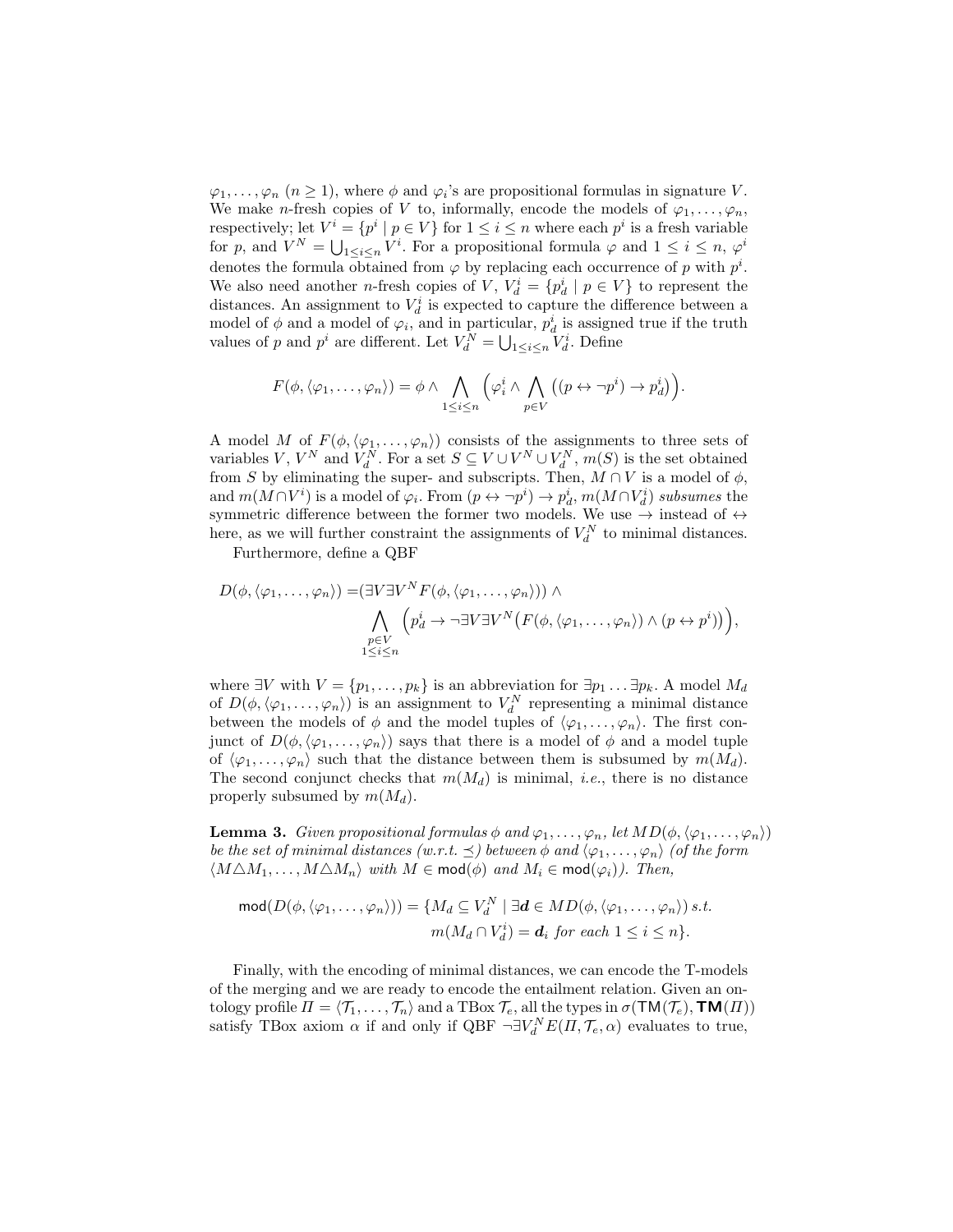with

$$
E(\Pi, \mathcal{T}_e, \alpha) = D(\phi(\mathcal{T}_e), \langle \phi(\mathcal{T}_1), \dots, \phi(\mathcal{T}_n) \rangle) \wedge
$$
  

$$
\neg \forall V \Big( \big( \exists V^N F(\phi(\mathcal{T}_e), \langle \phi(\mathcal{T}_1), \dots, \phi(\mathcal{T}_n) \rangle) \big) \rightarrow \phi(\alpha) \Big).
$$

This QBF can be understood as follows. A model M of  $E(\Pi, \mathcal{T}_e, \alpha)$  is an assignment to  $V_d^N$ , and represents, by the first conjunct of  $E(\Pi, \mathcal{T}_e, \alpha)$ , a minimal distance between the T-models of  $\mathcal{T}_e$  and the T-model tuples of  $\Pi$ . The second conjunct states the non-entailment, that is, not all of the T-models of  $\mathcal{T}_e$  having such a distance satisfy  $\alpha$ . The QBF as a whole essentially says that there does not exists a minimal distance **d** such that a type (in  $\sigma(TM(\mathcal{T}_e), \textbf{TM}(H)))$ ) selected with d fails to satisfy  $\alpha$ . Similarly, given an ABox  $\mathcal A$  and an individual a in A, all the types in  $\sigma(TM(\mathcal{T}_e) \cap TM_a(\mathcal{A}), TM(\Pi))$  satisfy  $\alpha$  iff QBF  $\neg \exists V_d^N E_a(\Pi, \mathcal{T}_e, \mathcal{A}, \alpha)$  evaluates to true, where  $E_a(\Pi, \mathcal{T}_e, \mathcal{A}, \alpha)$  is obtained from  $E(\Pi, \mathcal{T}_e, \alpha)$  by replacing  $\phi(\mathcal{T}_e)$  with  $\phi(\mathcal{T}_e) \wedge \phi_a(\mathcal{A})$ .

Now, we can reduce the subclass query answering for TBox merging to QBF as follows.

**Theorem 1.** Let  $\Pi$  be an ontology profile with coherent source TBoxes,  $\mathcal{T}_e$  be a TBox and  $\mathcal{A}_c$  be an ABox in DL-Lite<sub>bool</sub>. Let  $\mathcal{A}^* = \mathcal{A}_c \cup \mathcal{A}^{\dagger}$ . Given a TBox axiom  $\alpha$ , we have  $\nabla(\Pi, \mathcal{T}_e, \mathcal{A}_c) \models \alpha$  iff the following QBF evaluates to true

<span id="page-7-0"></span>
$$
\neg \exists V_d^N(E(\Pi, \mathcal{T}_e, \alpha) \vee \bigvee_{a \text{ occurs in } \mathcal{A}^*} E_a(\Pi, \mathcal{T}_e, \mathcal{A}^*, \alpha)). \tag{1}
$$

### 5 System Architecture

We have implemented the algorithm for answering subclass queries in ontology merging, called OntoMerge, and it is publicly available for test at [http:](http://www.ict.griffith.edu.au/~kewen/OntoMerge/) [//www.ict.griffith.edu.au/~kewen/OntoMerge/](http://www.ict.griffith.edu.au/~kewen/OntoMerge/). The ultimate goal of our system OntoMerge is to transform the entailment over merged ontologies to the validity of QBFs as given in Eq.[\(1\)](#page-7-0). If the input ontologies are  $\mathcal{T}_1, \ldots, \mathcal{T}_n$  and the query is  $\alpha$ , then the corresponding QBF can be split into two parts: one is the formula  $E(\Pi, \mathcal{T}_e, \alpha)$ , and the other is a disjunction of formulas of the form  $E_a(\Pi, \mathcal{T}_e, \mathcal{A}^*, \alpha)$ . The size of the first part is only determined by the sizes of the input ontologies, the input EC and the query  $\alpha$ , and the size of  $\alpha$  is often small compared to the ontologies. In the second part of the resulting QBF, the number of disjuncts is essentially determined by the number of unsatisfiable concepts in the union of input ontologies (as will be explained later) and the input CC. Thus, the number of unsatisfiable concepts plays a crucial role in the complexity of the reduction algorithm.

In OntoMerge, we first check whether the given ontologies can be simply jointed without causing any incoherency using an off-the-shelf DL reasoner (HermiT [\[7\]](#page-11-13) is used in the current program). The set of unsatisfiable concepts will be stored for being used later. If the union of input ontologies is coherent, the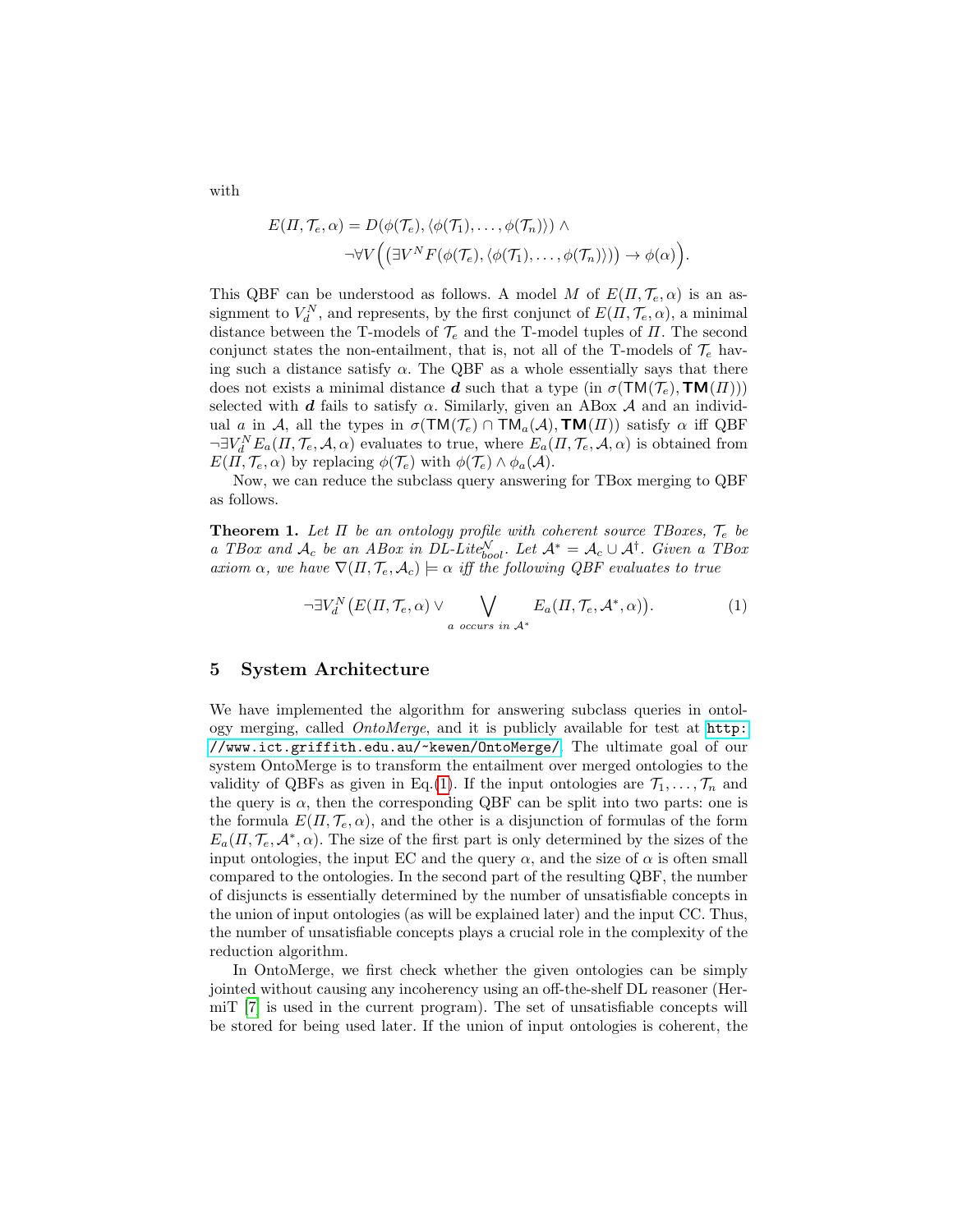query answering can be done by the DL reasoner; otherwise, the system generates the QBF specified in Eq. $(1)$ . For this purpose, the system will first scan all input ontologies to obtain the set of basic concepts occurring in these ontologies and assign a propositional variable with each basic concept. Then the  $QBF$  is generated in  $QBF$  1.0 format<sup>[5](#page-8-0)</sup>. The structure of OntoMerge is depicted in Figure [1.](#page-8-1)



<span id="page-8-1"></span>Fig. 1. System Structure of OntoMerge

However, as most of efficient QBF solvers accept only input QBFs in the prenex normal form, the QBF generated in this way cannot be directly fed to a QBF solver. So we need to convert the QBF into the prenex normal form first. Unfortunately, the standard translation from a given QBF into its prenex normal form is very inefficient and thus several heuristics based on the specific QBF are used to optimize the efficiency in our implementation. For instance, from  $Eq.(1)$  $Eq.(1)$ , we can see that the major source for introducing a large number of new variables is from the construction of the ABox  $\mathcal{A}^*$ . So we introduce new variables for only those concepts that are unsatisfiable and add new assertions for such new variables to  $\mathcal{A}^*$  in the reduction algorithm. This optimization significantly reduces the number of new variables.

<span id="page-8-0"></span> $^5$ <http://qbflib.org/boole.html>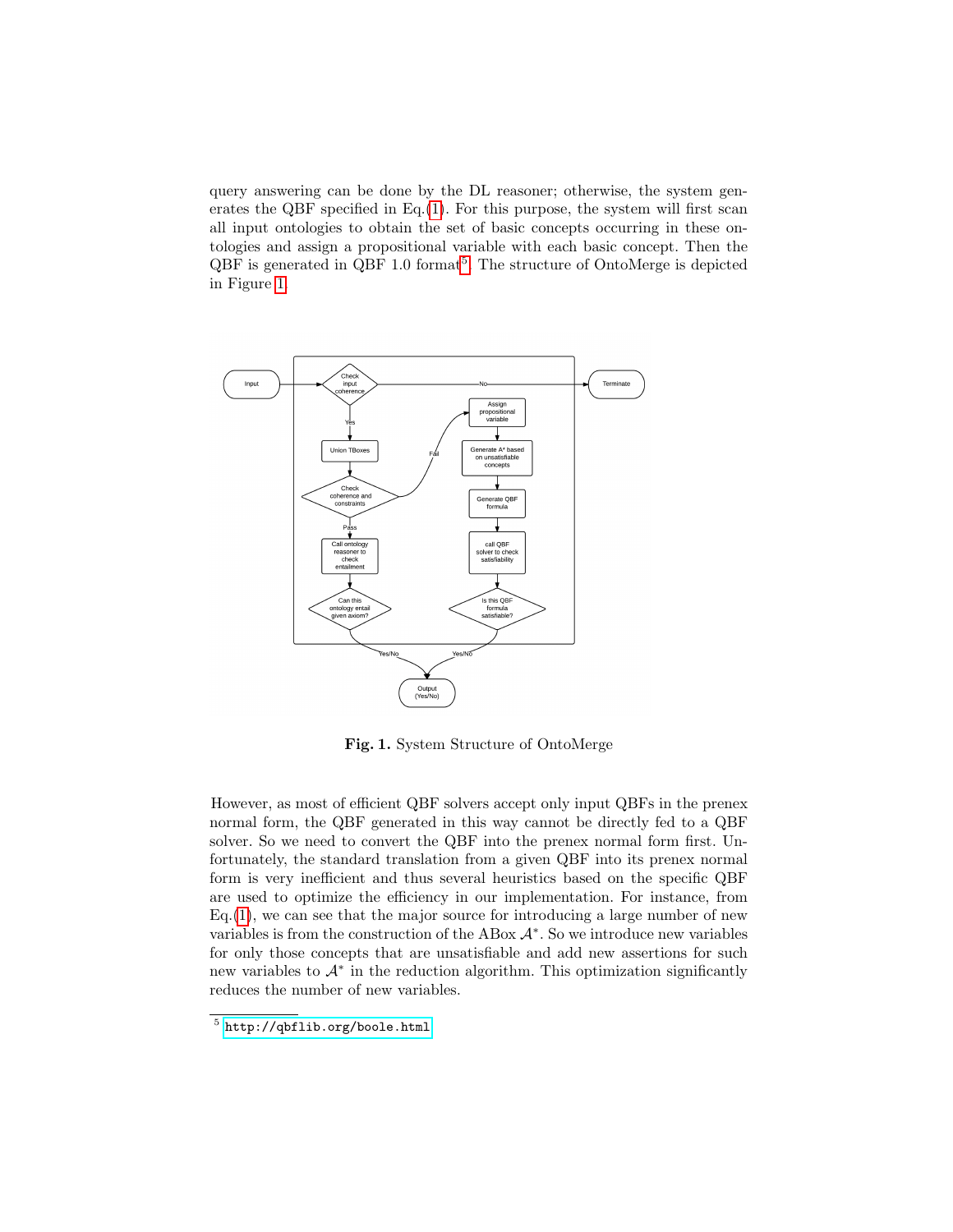Once the QBF is generated, a publicly available program is used to convert it from QBF 1.0 format to QDIMACS format<sup>[6](#page-9-0)</sup> or ISCAS format<sup>[7](#page-9-1)</sup> and then an efficient QBF solver is used to decide the validity of the QBF.

# 6 Experimental Results

To test the efficiency of OntoMerge, we used the DL-Lite $_{bool}^{\mathcal{N}}$  fragment of the medical ontology Galen<sup>[8](#page-9-2)</sup>, which is of medium size. Our experimental results show that the system is relatively efficient, while further optimization is still under way. Specifically, various randomly modified fragments of Galen were merged using OntoMerge and the following three types of experiments were conducted:

- Fixed total number of axioms in the input ontologies but varied number of unsatisfiable concepts.
- Fixed total number of unsatisfiable concepts but varied total number of axioms in the input ontologies.
- Fixed number of unsatisfiable concepts but varied total number of input ontology axioms.

A PC with Intel Core 2 Duo E8400, 4GB RAM, running Linux Mint 13 64bit, and CirQit QBF solver [\[8\]](#page-11-7) were used in our tests. For each test, the time is limited to one hour (i. e. the program will be terminated after one hour no matter a result is returned or not).



<span id="page-9-3"></span>Fig. 2. Total axioms:42, unsatisfiable concepts from 1 to 18

Figure [2](#page-9-3) shows the experimental results in the first set of tests. In each test, 42 axioms were randomly selected from Galen ontology and they were separated into two sub-ontologies for merging. Then assertions were inserted into one of them so that some concepts became unsatisfiable in the union of these two ontologies. The number of unsatisfiable concepts varied from 1 to 18. From this

<span id="page-9-0"></span> $^6$  <http://www.qbflib.org/qdimacs.html>

<span id="page-9-1"></span><sup>7</sup> <http://logic.pdmi.ras.ru/~basolver/rtl.html>

<span id="page-9-2"></span> $^8$  <http://www.co-ode.org/galen/>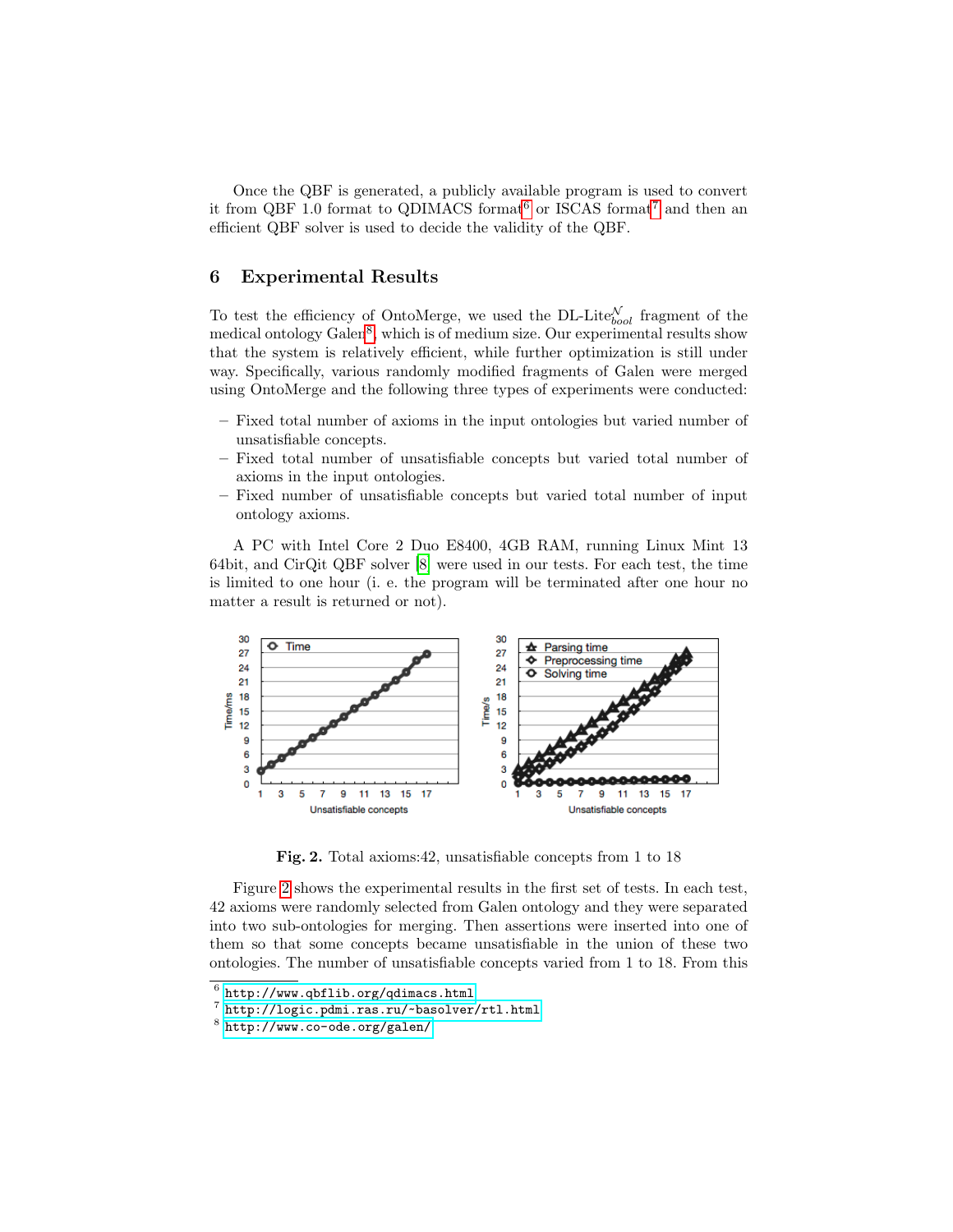figure we can see that the program is quite fast according to the time used for generating the QBF and the time used for deciding the validity of the QBF. This is because when the number of unsatisfiable concepts increases, the size of the QBF generated increases linearly. However, when the number of unsatisfiable concepts is over 18, OntoMerge can still generate the QBF but the QBF solver is unable to decide the validity of such a QBF.



<span id="page-10-0"></span>Fig. 3. Total number of unsatisfiable concept:1, total axioms from 26 to 174

In the second set of tests, we fixed the number of unsatisfiable concepts to 1 but increased the total number of axioms from 26 to 174. Figure [3](#page-10-0) shows that when the number of axioms is increased, the time cost for generating QBF increases faster than in the first set of tests. This is partly due to the fact that with the increase of the total axioms, the size of the QBF significantly increases too. Similar to the case for the first set of tests, when the total number of axioms is over 174, the QBF solver fails again.



<span id="page-10-1"></span>Fig. 4. Ratio of unsatisfiable concepts to total axioms  $= 0.15$ 

In the third set of tests, we fix the ratio of total number of axioms to the number of unsatisfiable concepts to around 0.15 but let the total number of axioms varied from 26 to 92 as well as the number of unsatisfiable concepts. Figure [4](#page-10-1) shows a similar pattern to Figure [3.](#page-10-0) When the total number of axioms is over 92, the QBF solver failed to return an answer.